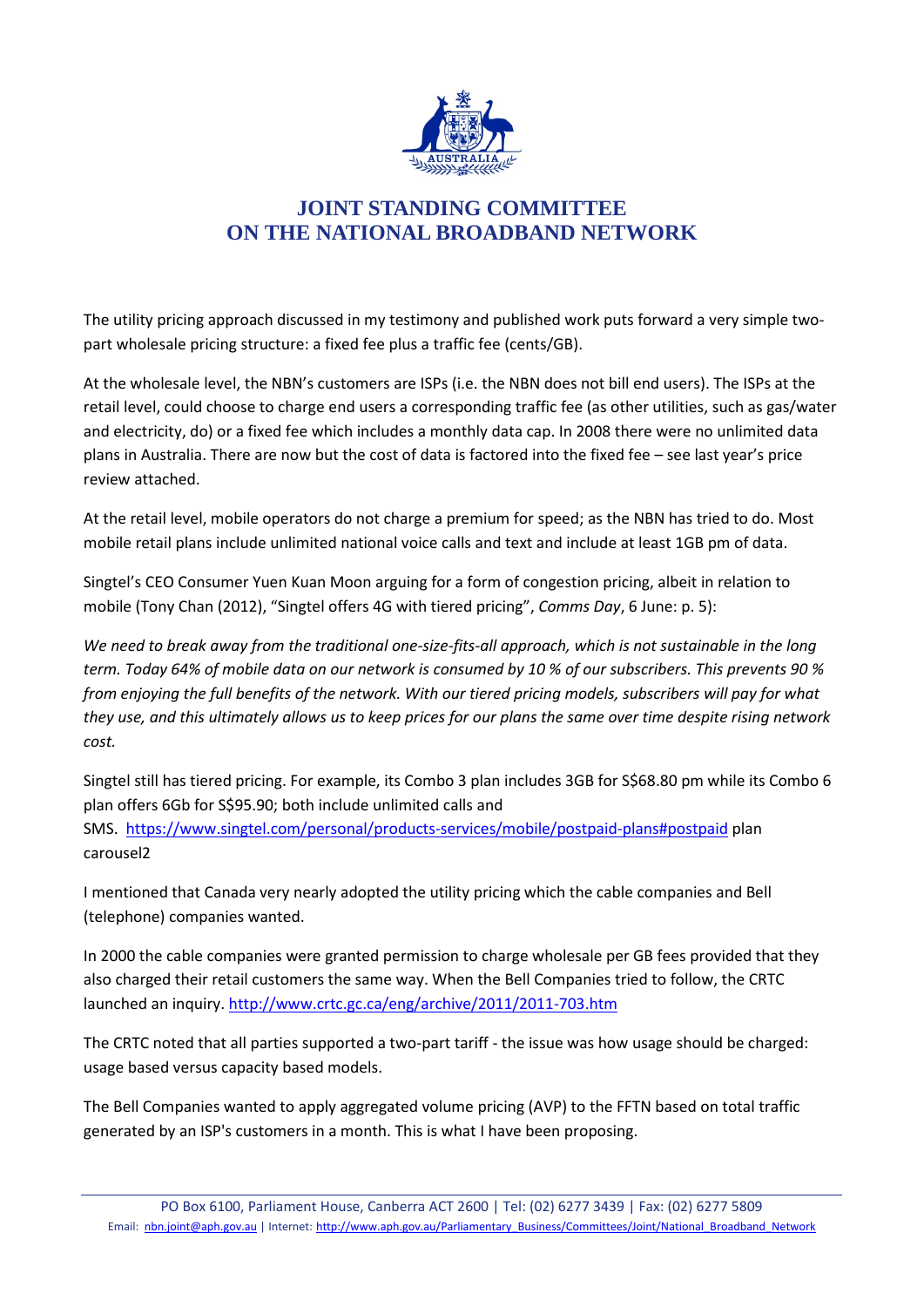The cable companies supported a similar approach but the smaller operators represented by the Canadian Network Operators Consortium (CANOC) objected on the basis that peak network capacity drives network investment decisions whereas a volume based model would charge for both peak and off-peak traffic.

One of CANOC's members, MTS Allstream, proposed a capacity model which is very close to the CVC approach used by the NBN. MTS initially proposed to sell capacity at 100, 400 and 1,000 Mbps but the CRTC amended this to 100 Mbps increments - as NBN Co. does now.

Unfortunately, the CRTC decided that there are two acceptable ways for large telephone and cable companies to charge independent service providers for the use of their networks: the flat-rate model, and the capacity-based model.

So, the NBN could still set world's best practice for the wholesale pricing of fixed access if it adopts the utility approach to pricing.

John de Ridder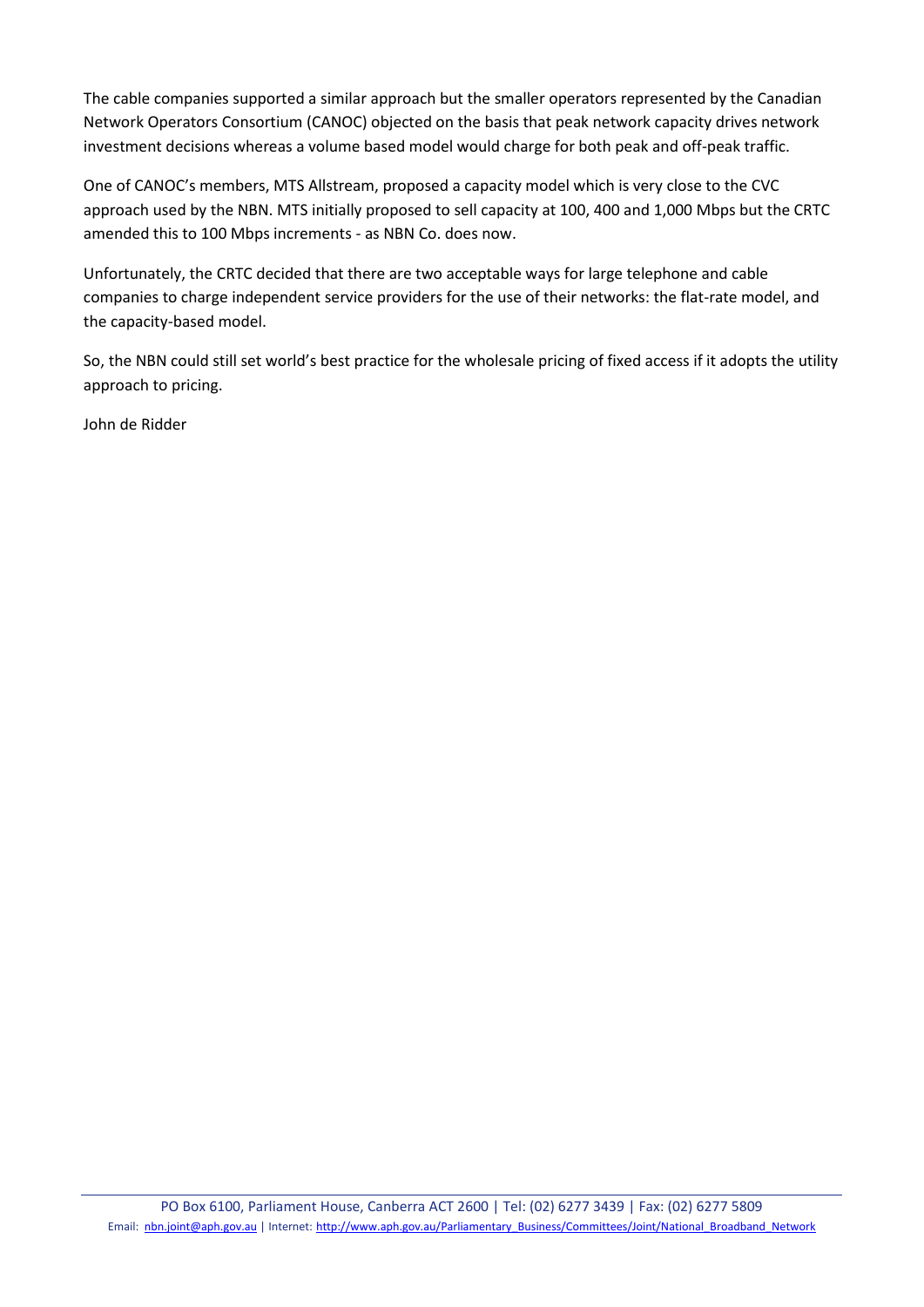## ECONOMUSE

## 2017 review of broadband pricing

*Present trends will not address the major issues*

This is my tenth annual review of the retail broadband market in Australia. It is interesting to observe how the market has evolved since 2008 and to speculate where it could go next.

In 2008 there were no unlimited plans and the maximum peak monthly download was 100 GB (TPG and Internode). Each of the top ISPs (BigPond, Optus, TPG, Internode and iinet) offered several plans with different data caps. Plotting these on a scattergram and estimating a best-fit (regression) describes the retail broadband pricing market.



In 2008, the best-fit plan cost \$54 per month for access plus 95 cents per GB for usage. The mean download then was around 5GB so the predicted cost of a 7GB plan is \$61. The actual cost of this plan with iinet and Optus was \$60 and \$89 respectively.

Excluding unlimited plans (discussed later), the best fit price line for 2017 for the same ISPs has pivoted down to make the best-fit retail ADSL2+ plan cost \$46 plus just 5 cents/GB. Unlike 2008, there are no challenger brands for ADSL2+ as pricing for capped plans by Belong (Telstra's fighting brand), Exetel and Aussie Brand is almost the same (i.e. including them would make the best-fit line \$46 plus 4 cents/GB).

The second and fourth charts show the how the best fit line has moved by year for ADSL2+ as well as NBN 25/5 and NBN 100/40.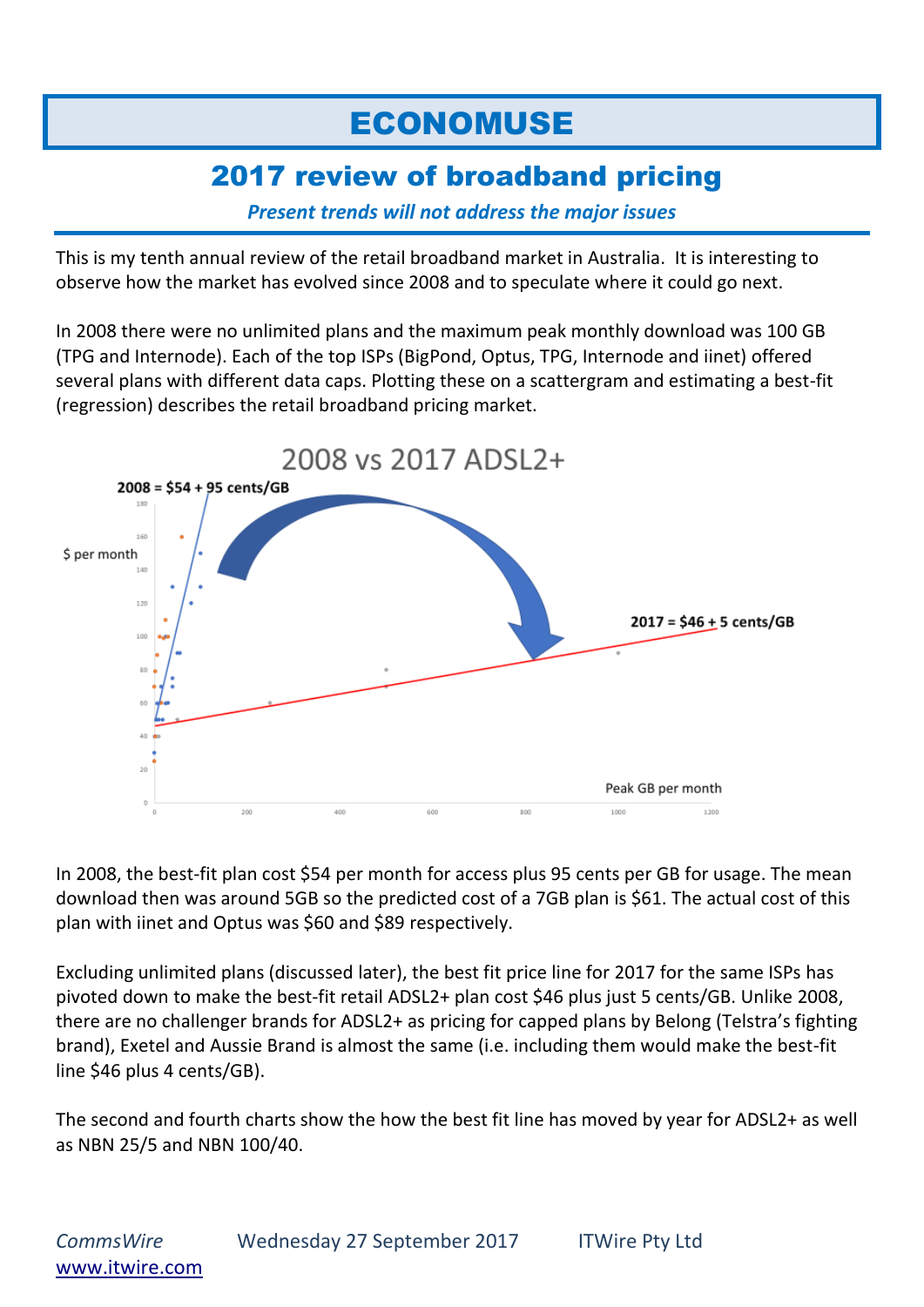When the NBN became available, the annual price survey considered ADSL2+ and NBN 25/5 to be

comparable. The NBN priced 25/5 that way to facilitate migration and that is also what happened in the retail market.

The second chart shows that the access components of monthly charges for ADSL2+ and NBN 25/5 have tracked each other down closely over recent years. The dotted line shows NBN 100/40.

The retail premium for NBN 100/40 over NBN 25/5 varies from \$17 to \$33 over time versus \$11 at the



wholesale level. The third chart shows how this premium has varied over time for the major ISPs.



Big Pond went as low as \$5 last year (when the others were at \$20) and is now \$30 (as with Vodafone's new NBN plans). Is that because Telstra did not want to leave money on the table (people are prepared to pay \$20 or more) or because it did not want customers on 100 Mbps?

Affordable entry level plans are getting scarce. Although the typical plan in 2008 was

\$54 + \$1/GB, Optus offered 0.4GB for \$24.99 (the cheapest then). Today, the Optus plan at NBN

25/5 is \$80 for unlimited data (and \$60 for NBN 12/1 with unlimited data) and the cheapest NBN 25/5 among our top ISPs is \$60 from Internode giving 100GB.

The fourth chart below shows that the usage fee component of the best fit line fell sharply between 2008 and 2010 and now stands at about 5 cents per GB. This reflects more generous data allowances. In 2008 the



*CommsWire* **Wednesday 27 September 2017 iTWire Pty Ltd www.itwire.com**